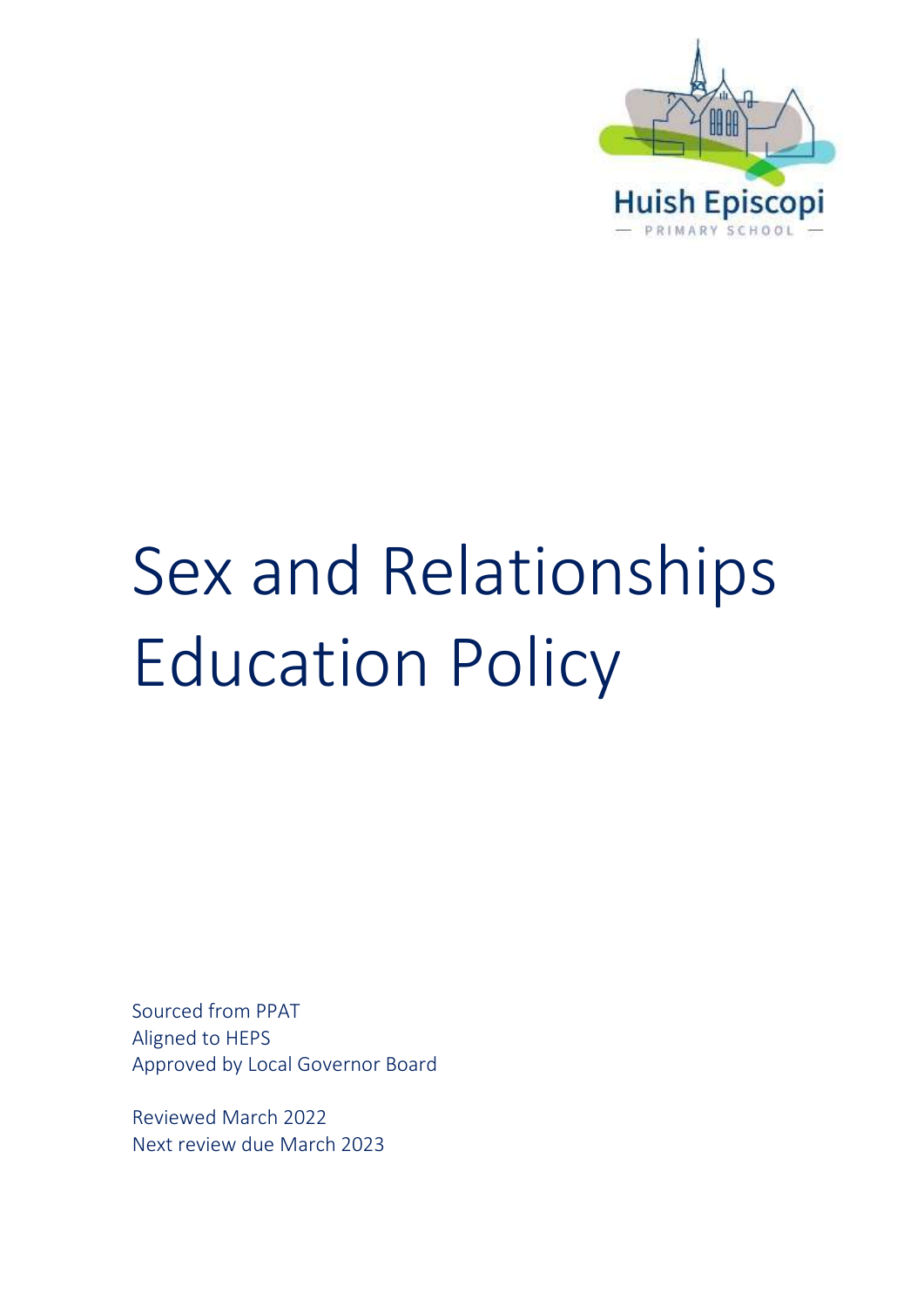

## Sex and Relationships Education Policy

## Introduction

This policy is a 'stand alone' policy that comes under the umbrella of Personal, Social, Health Education (PSHE) and Science in the school. It takes account of the *'Sex and Relationship Education Guidance'* published by the DfEE in July 2000 that updated Circular 5/94 '*Sex Education in Schools'* as well as '*Relationships Education, Relationships and Sex Education (SRE) and Health Education (England) regulations 2019'* under sections 34 and 35 of the children and social work act 2017.

The policy has been drafted by a working party of the School Governors following consultations in school, together with local health education advisers and health promotion specialists and is based on a framework produced by a countywide multi-disciplinary group.

It has been updated to take into account the new statutory requirement for schools to include relationships education as a larger part of its overall relationships and sex education delivery (2019). A copy is held in the School Office and it can be made available on request.

## Rationale

As a school we believe that effective Relationships and Sex Education (SRE) is essential if our pupils, as they grow, are to make responsible and well-informed decisions about their lives. It contributes to promoting the spiritual, moral, social, cultural, emotional, mental and physical development of our pupils, preparing them for the opportunities, responsibilities and experiences of adult life. We understand that there is a statutory requirement for us to have such a policy in place.

We believe SRE should not be delivered in isolation, but be firmly rooted in our Personal, Social Health Education and Science programme and supplemented by other subjects of our taught curriculum.

## Definition of Sex and Relationship Educaion

Sex and Relationships Education is lifelong learning about physical, moral and emotional development. It is about respect, love and care and the benefits of making and maintaining a stable relationship. We recognise that to be human is to experience sexual feelings, seek connections with other people and develop relationships which may be physical or non-physical.

SRE seeks to enable young people to feel positive about themselves, manage relationships and access the infrastructure of support available.

## Aims and Objectives

The school aims to provide our pupils with an age appropriate SRE programme that is tailored to their physical and emotional maturity. It should enable them to make positive choices about their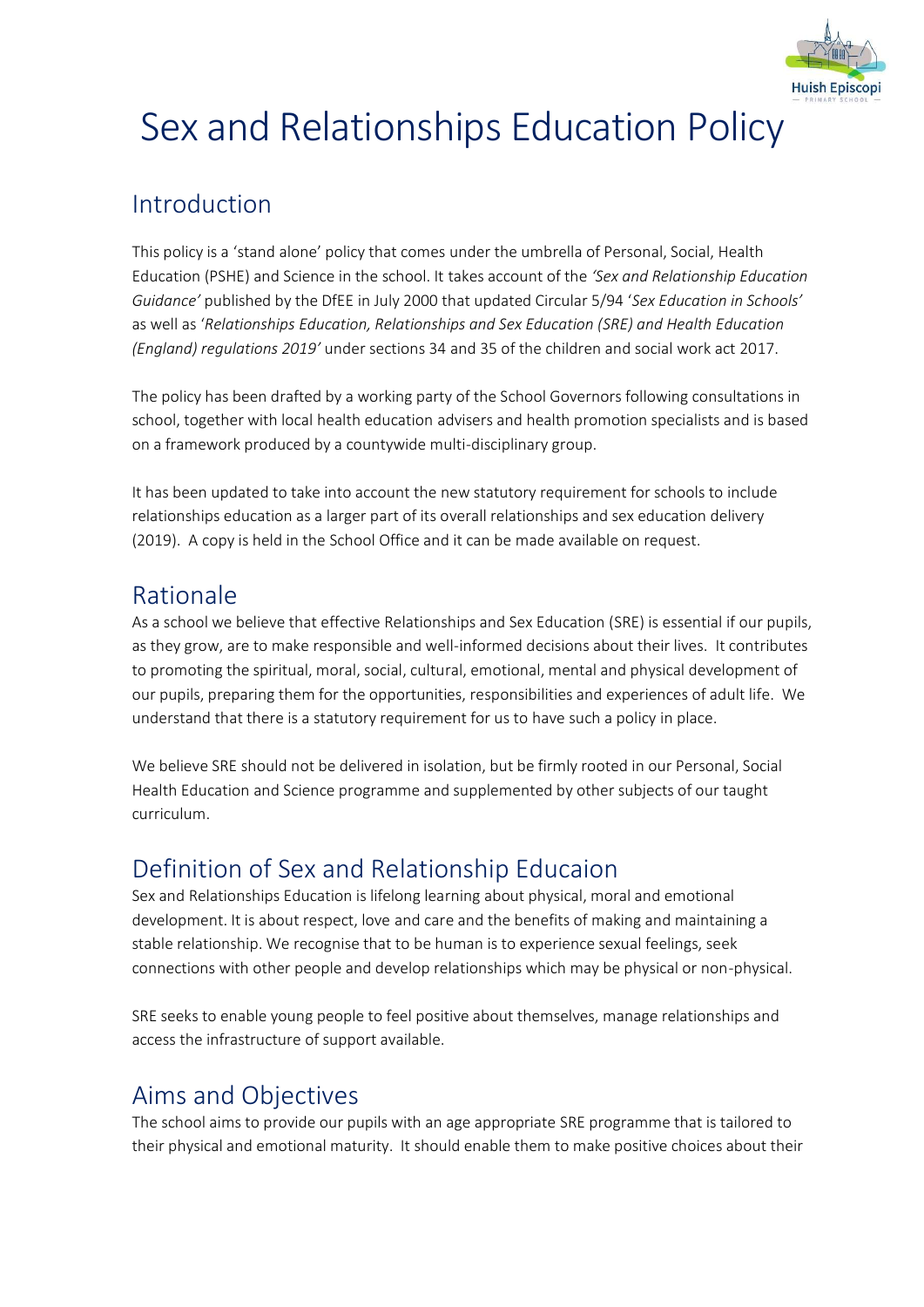sexual and emotional health, both now and in the future. We seek to achieve this aim by having three main elements to our programme.

#### Attitudes and values:

- learning to care about other people and being sensitive towards their needs and views
- learning the importance of values, and individual conscience and moral considerations
- accepting the differences between people and learning not to exploit them
- learning the value of family life, and the importance of stable, loving and caring relationships for the nurture of children
- learning the importance and responsibilities of the family unit for all its members
- learning to respect oneself and others and being honest, loyal and trustworthy in relationships
- learning to take responsibility for one's actions in all situations
- exploring, considering and understanding moral dilemmas
- developing critical thinking as part of decision-making

#### personal and social skills:

- learning to manage emotions and relationships confidently and sensitively
- developing self-respect and empathy for others
- learning to make choices based on an understanding of difference and with an absence of prejudice
- learning how to make well informed and responsible decisions about their lives and developing an appreciation of the consequences of the choices made
- managing conflict
- learning how to recognise and avoid exploitation and abuse.

#### knowledge and understanding:

- learning and understanding physical development at appropriate stages
- understanding human sexuality, reproduction, sexual health, emotions and relationships
- learning the reasons for delaying sexual activity and the benefits to be gained from such delay
- the avoidance of unplanned pregnancy.

We believe that high quality SRE will be achieved by providing an environment and atmosphere where pupils feel safe, relaxed, not intimidated, but focussed; and where they have confidence and trust in the knowledge, ability and skills of their teachers.

## Moral Framework

Pupils will be taught SRE within the context of our school ethos through a framework which models and encourages the following values:

- Being honest with themselves and others
- Developing a critical awareness of themselves and others
- Learning to show tolerance, understanding, respect and care for others
- Developing an awareness of one's own identity
- Having a positive attitude towards the value of stable relationships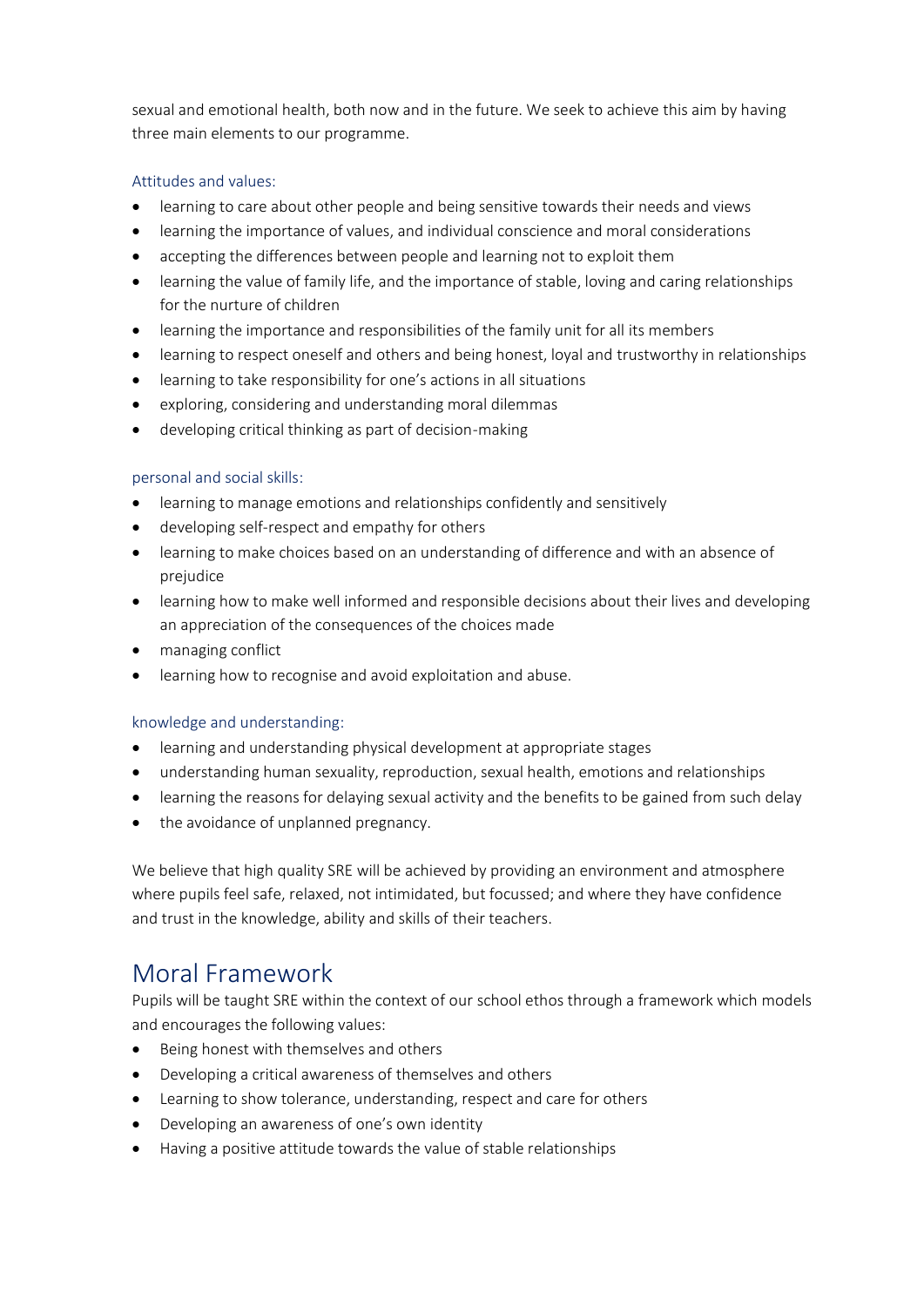• Acknowledging and understanding diversity with regard to religion, culture and sexual orientation.

Our Aims and values as a school are central to the principles of this policy:

Curriculum: To enable every child to achieve the highest standard of work and learning of which they are capable, which will help them to have a good start in life, so that they are able to achieve social and economic well being.

Health and well being: To help our children enjoy good health and a healthy lifestyle and to ensure they know how to stay safe.

Ethos: To promote qualities of tolerance, respect and awareness in a community where everyone feels appreciated, protected and safe, and is able to develop and flourish as an individual.

#### Environment

To create a stimulating environment in and around the school, which will help develop lively and enquiring minds, positive and responsible attitudes.

## Working With Parents

The school is committed to working in close partnership with parents and carers who are the key people in teaching their children about sex and relationships. Parents and carers are invited to view the teaching materials and resources that will be used.

A parent or carer who is concerned about any element of this policy, or is unhappy about their child's participation, should discuss their feelings with the Headteacher.

Parents have the right to withdraw their children from all or part of those aspects of the SRE programme which are not part of the statutory National Curriculum Science programme but may not withdraw their children from relationships education. If requested, alternative arrangements will be made for individual pupils, but it is hoped that this will not be necessary. If so, parents should consult with the Headteacher to discuss appropriate arrangements.

## Content and Organisation

The organisation of SRE is no different from other curriculum areas. It is delivered through planned programmes within Science and PSHE. Occasionally, issues about SRE may arise spontaneously in other lessons, where it is not the main focus of the lesson. This is not considered to be part of the planned SRE programme and parents or carers cannot withdraw pupils in these circumstances.

Our experience tells us that the best way to teach SRE is with girls and boys together. However, when deemed appropriate, there may be occasions when pupils are taught in separate gender groups.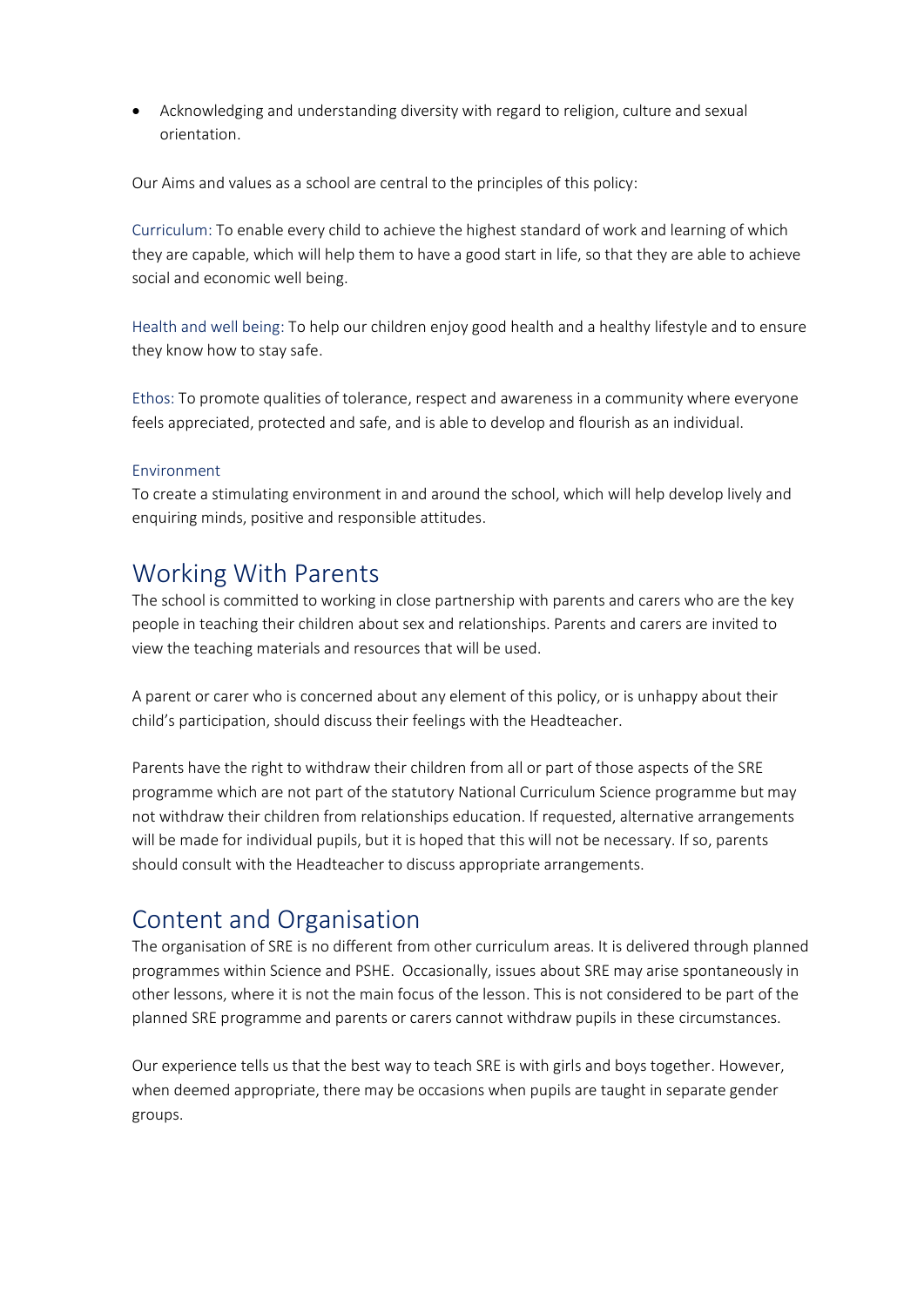The intention is for all our pupils to achieve the age-related learning outcomes recommended by OFSTED.

Where visitors are invited to deliver aspects of the SRE programme, the schools follow the guidance in published by the SomeSREt Healthy Schools Team. Visitors will be used to support not supplant, the role of the Teacher and they will always be accompanied in the lesson by a Teacher. Visitors will always be fully briefed on their contribution to the programme and will be given a copy of the current policy beforehand.

Aspects of SRE are encompassed within the ethos of the school and may be delivered through:

- PSHE lessons
- Core and foundation subjects
- Circle time
- Literacy/numeracy lessons
- Project/theme lessons

The SRE programme will be delivered by:

- Teachers and HLTAs
- Other specified visitors or agencies

A range of teaching approaches will be used, eg small group work for discussion, etc.

The overview and co-ordination of the taught SRE curriculum including monitoring arrangements is the responsibility of the PSHE and Science Subject Leaders. Continuous professional development and training is provided to ensure a high level of expertise for teachers involved in delivering the SRE programme in the school.

## Monitoring and Evaluation

The SRE policy is monitored and evaluated through an annual review process involving Teachers, Subject Leaders, the Senior Leadership Team, and the Governing Body.

The delivery of SRE will be also monitored and evaluated through lesson observation, questionnaires and work sampling.

## Equal Opportunities

SRE is inclusive of all students; they have an equal entitlement to good quality SRE. The programme will be delivered in line with the school's Equal Opportunities policy within an atmosphere of mutual respect. The whole school community will support an approach which ensures that no individual will be discriminated against on grounds of gender, race, disability, religion or sexual orientation.

Resources selected to support the programme will be free from cultural bias and will avoid gender, race, disability or sexual orientation stereotyping unless this is a point of learning. The programme will be sensitive to the needs of all pupils in the school.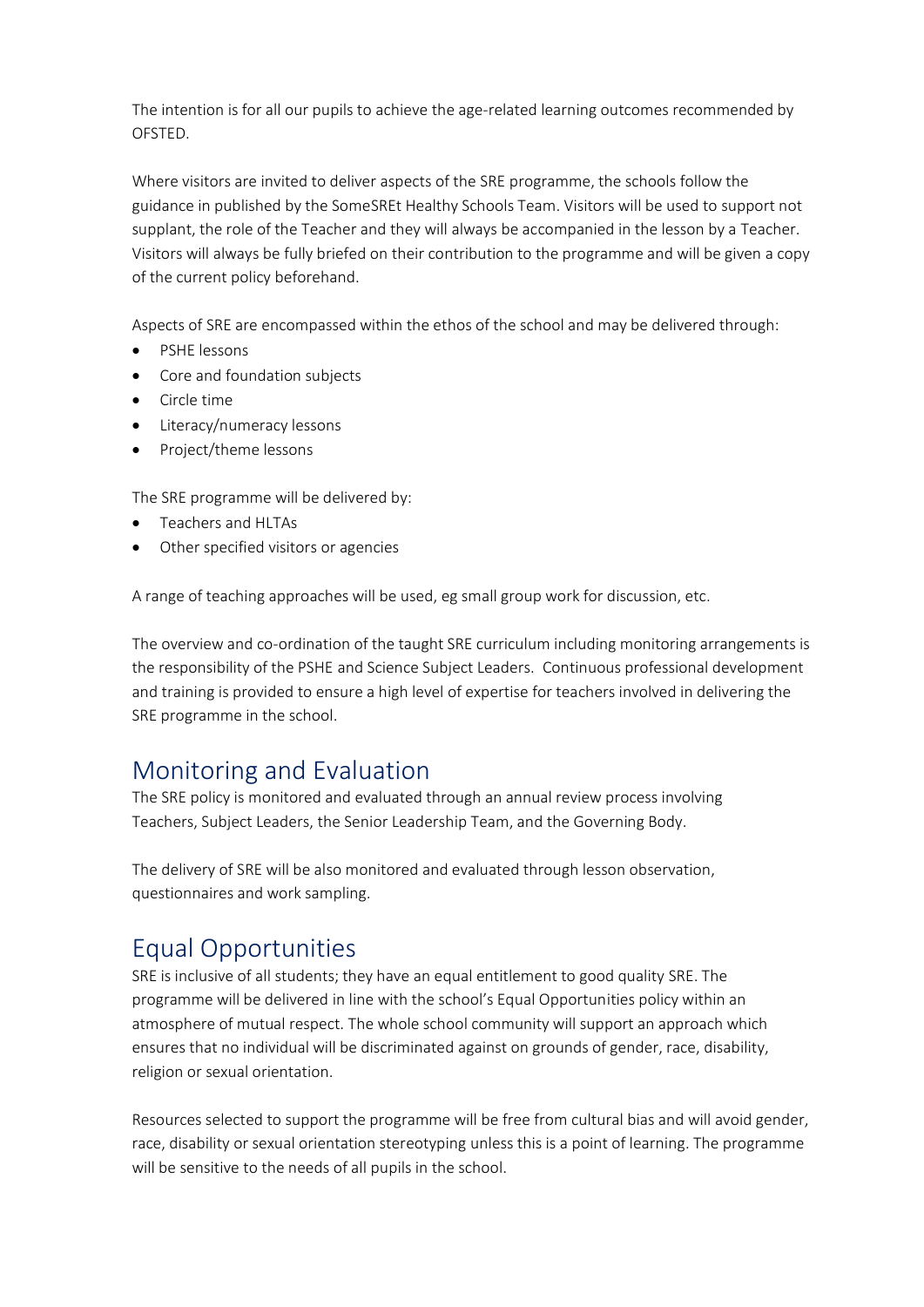## The Sexual Offences Act 2003

The Sexual Offences Act 2003 became law in May 2004. The Act outlines the law with regard to non-consensual offences including, rape, assault by penetration, sexual assault and causing a person to engage in sexual activity without consent.

Specific detail is given regarding child sexual offences (under the age of 16) and rape and other offences against children under 13.

It is clear that those who act with the purpose of protecting a young person from pregnancy, STIs, protecting their physical safety or promoting their emotional well being, will not be guilty of arranging or facilitating a child sex offence. This applies not just to health professionals but to anyone acting in the best interests of the young person, such as Teachers, youth workers, Connexions Personal Assistants, social care professionals and parents. Young people under 16, including under 13s, can continue to seek contraceptive and sexual health advice or treatment in confidence.

The Act also outlines the law relating to the abuse of children by those in a position of trust. It is an offence for a person aged 18 or over intentionally to behave in certain sexual ways in relation to a child aged under 18, where the adult is in a position of trust in respect of the child. This applies to any person over the age of 18 working with a position of trust in an educational establishment. The offence covers all children under 18, however it is principally designed to protect young people aged 16 and 17 who, even though they are over the age of consent for sexual activity, are considered to be vulnerable to sexual abuse and exploitation from particular classes of persons who hold a position of trust or authority in relation to them.

## Specific Issues

#### Personal Beliefs

The personal beliefs and attitudes of Teachers will not influence their teaching of SRE.

#### Language and Ground Rules in Lessons

All staff teaching SRE will set ground rules in their classes, Eg:

- No single person, teacher or pupil, will have to answer a personal question
- No single person will be forced to take part in a discussion
- The only language used will be easily understood and acceptable to everyone in the class
- only the correct names for body parts will be used
- Meanings of words will be explained in a sensible and factual way.

Distancing techniques will also help to avoid the inappropriate disclosure of information. These may include case studies, role play and speaking in the third person.

#### Dealing with difficult questions

We have a variety of strategies for dealing with difficult questions. For example: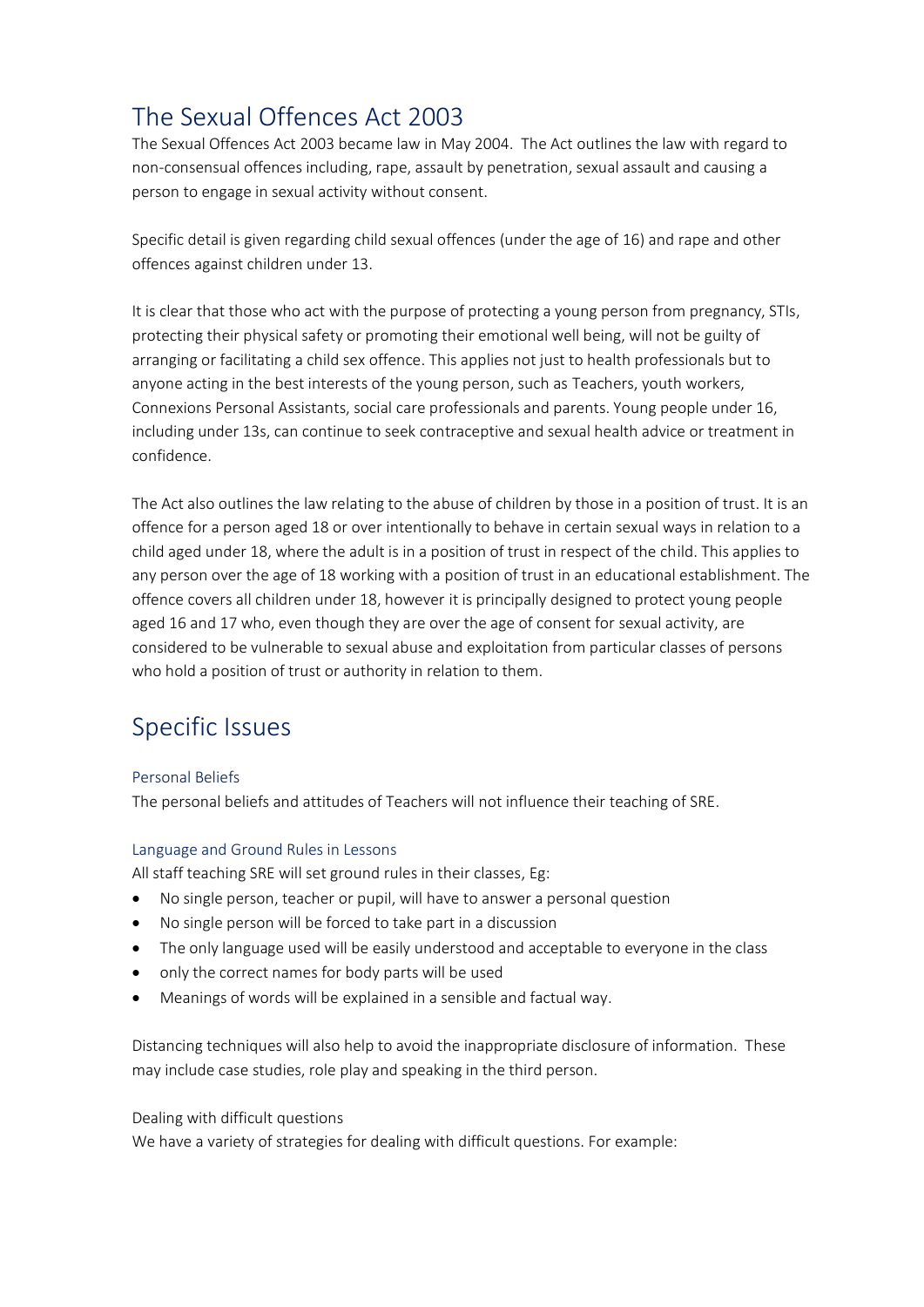- if a question is too explicit or is inappropriate, the Teacher will attend to it later, on an individual basis, and a decision will be taken whether or not to inform the child's parents/carers
- if a child makes a disclosure that causes the Teacher concern, then the teacher must follow established school safeguarding procedures.

## Puberty

Boys and girls need to be prepared for puberty before they reach this developmental stage. At this school, we teach about puberty and the need for extra care with personal hygiene mainly in whole class groups but opportunities are provided for single gender lessons.

## Menstruation

Girls are spoken with at the beginning of Year 3 in school to inform them of where they can find sanitary products, how these should be disposed and who they can ask for help in school.

The SRE programme builds on this with information about the process of menstruation discussed with both boys and girls.

## Contraception

Pupils will be given basic, appropriate information about condoms, the contraceptive pill and other contraceptive methods as part of the taught programme on reproduction.

## Confidentiality

We are absolutely clear about the boundaries of our legal and professional roles and responsibilities around confidentiality. A clear and explicit understanding ensures good practice throughout the school, which both pupils and parents should understand. Teachers cannot offer or guarantee absolute confidentiality where safeguarding matters are concerned. However, It is only in the most exceptional circumstances that we will be in the position of having to handle information without parental knowledge.

Position held: ………………………………….……

Date: ……………………………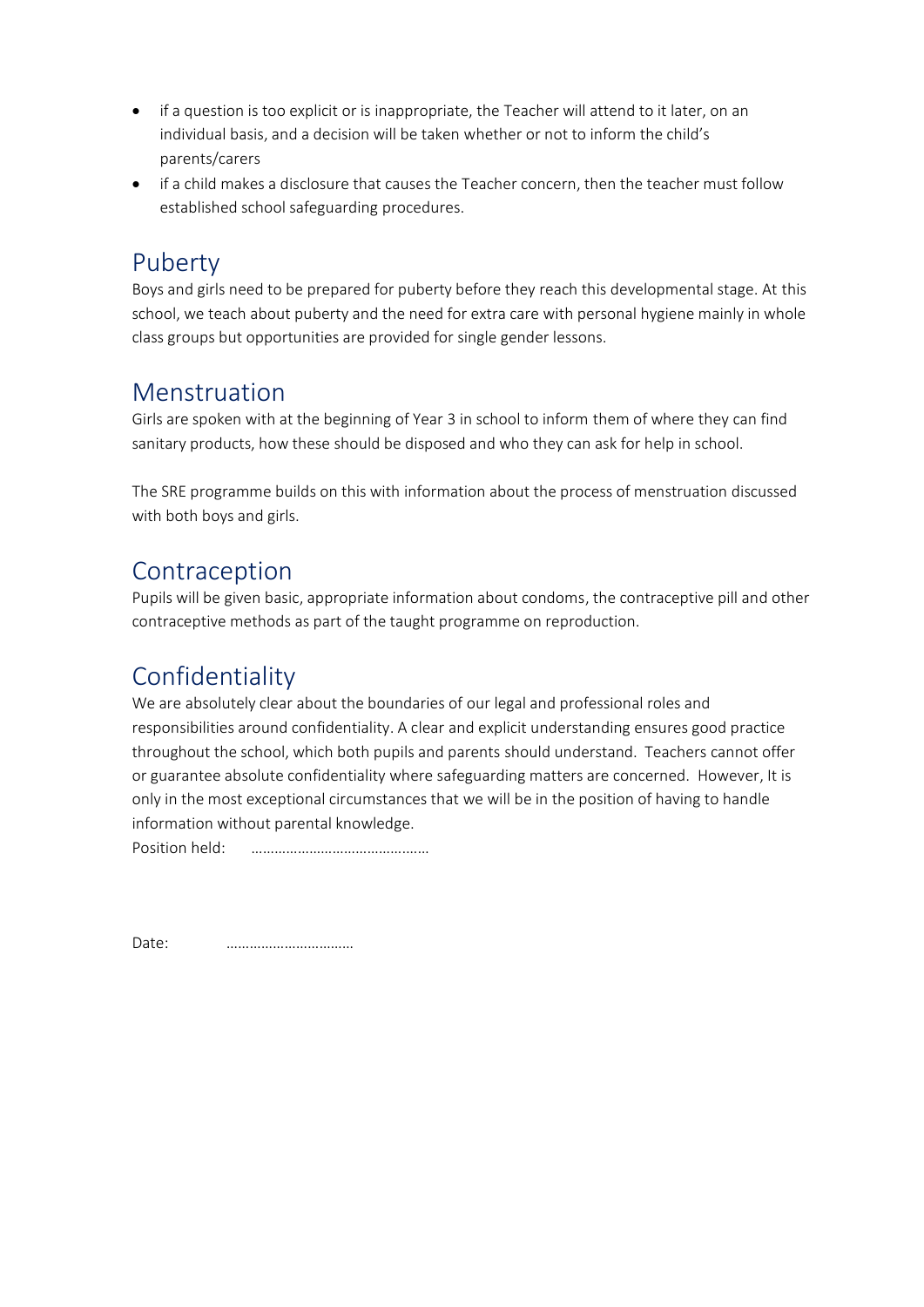## Appendix 1

#### Learning outcomes

The following statements are offered as illustration of learning outcomes for SRE for each key stage. They give a basis for planning work to develop knowledge and understanding, values and attitudes and personal skills in SRE. They draw on DfES and other guidance on SRE and they reflect elements of the non-statutory framework for PSHE.

Those statements marked with an asterisk are part of the National Curriculum Science requirements.

#### By the end of Key Stage 1, pupils will be able to:

recognise and compare the main external parts of the bodies of humans\*

recognise similarities and differences between themselves and others and treat others with sensitivity

identify and share their feelings with others

recognise safe and unsafe situations

identify and be able to talk with someone they trust

be aware that their feelings and actions have an impact on others

make a friend, talk with them and share feelings

Use simple rules for dealing with strangers and for resisting pressure when they feel uncomfortable or at risk.

#### By the end of Key Stage 1, pupils will know and understand:

that animals, including humans, grow and reproduce\*

That humans and animals can produce offspring and these grow into adults\*

the basic rules for keeping themselves safe and healthy

about safe places to play and safe people to be with

the needs of babies and young people

ways in which they are like and different from others

that they have some control over their actions and bodies

The names of the main external parts of the body including agreed names for sexual parts

why families are special for caring and sharing.

## By the end of Key Stage 1, pupils will have considered:

why families are special

the similarities and differences between people

how their feelings and actions have an impact on other people.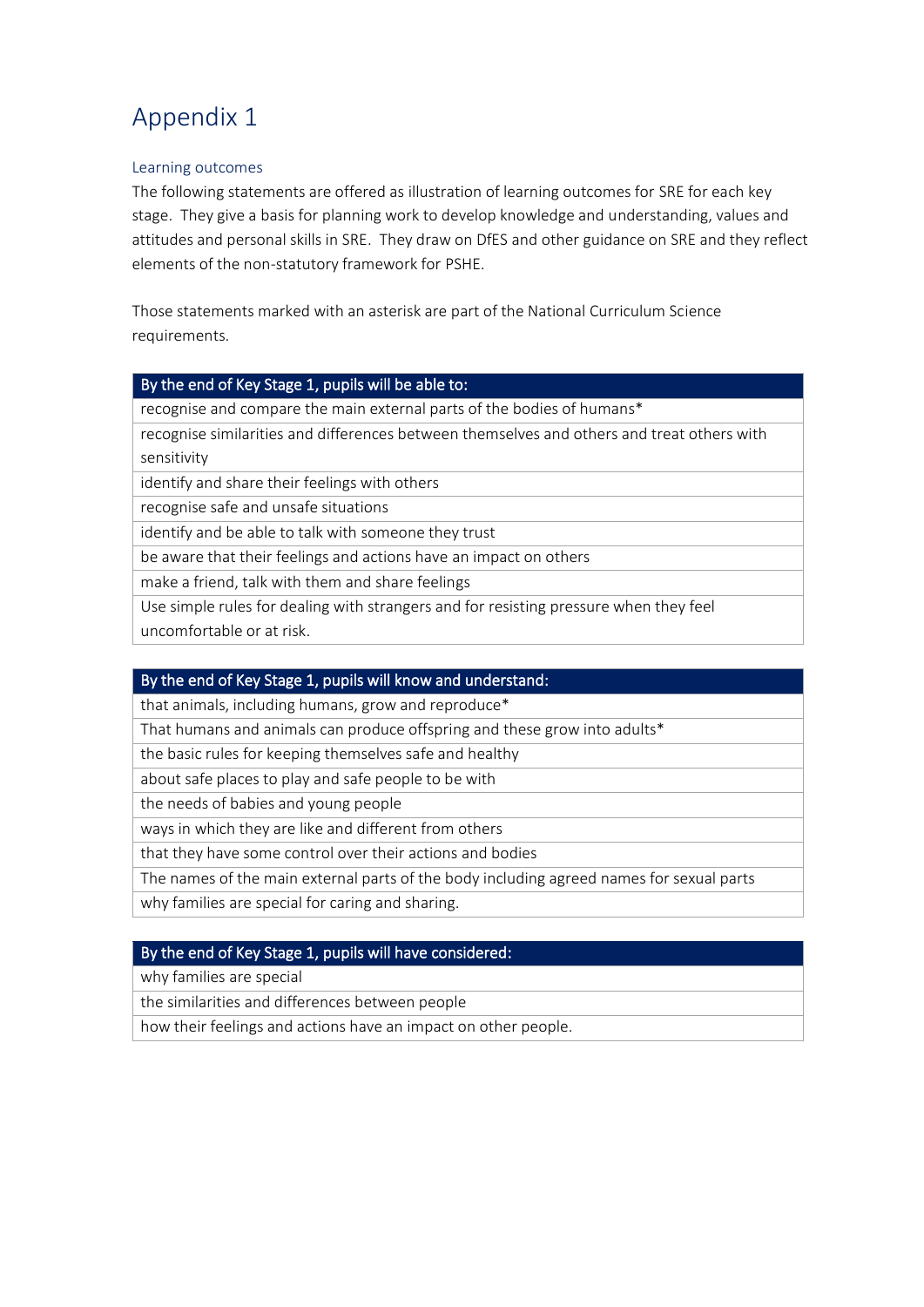#### By the end of Key Stage 2, pupils will be able to:

express opinions, for example, about relationships and bullying

listen to, and support others

respect other people's viewpoints and beliefs

recognise their changing emotions with friends and family and be able to express their feelings positively

identify adults they can trust and who they can ask for help

be self-confident in a wide range of new situations, such as seeking new friends

form opinions that they can articulate to a variety of audiences

recognise their own worth and identify positive things about themselves

balance the stresses of life in order to promote both their own mental health and well-being and that of others

see things from other people's viewpoints, for example their parents and their carers

discuss moral questions

listen to, support their friends and manage friendship problems

recognise and challenge stereotypes, for example in relation to gender

recognise the pressure of unwanted physical contact, and know ways of resisting them

### By the end of Key Stage 2, pupils will know and understand:

that the life processes common to humans and other animals include growth and reproduction about the main stages of the human life cycle\*

that safe routines can stop the spread of viruses including HIV

about the physical changes that take place at puberty, why they happen and how to manage them

the many relationships in which they are all involved

where individual families and groups can find help

how the media impact on forming attitudes

about keeping themselves safe when involved with risky activities

that their actions have consequences and be able to anticipate the results of them

about different forms of bullying people and the feelings of both bullies and victims

why being different can provoke bullying and know why this is unacceptable

about, and accept, a wide range of different family arrangements, for example

second marriages, fostering, extended families and three or more generations living together

## By the end of Key Stage 2, pupils will have considered:

the diversity of lifestyles

others' points of view, including their parents' or carers'

why being different can provoke bullying and why this is unacceptable

when it is appropriate to take a risk and when to say no and seek help

the diversity of values and customs in the school and in the community

the need for trust and love in established relationships.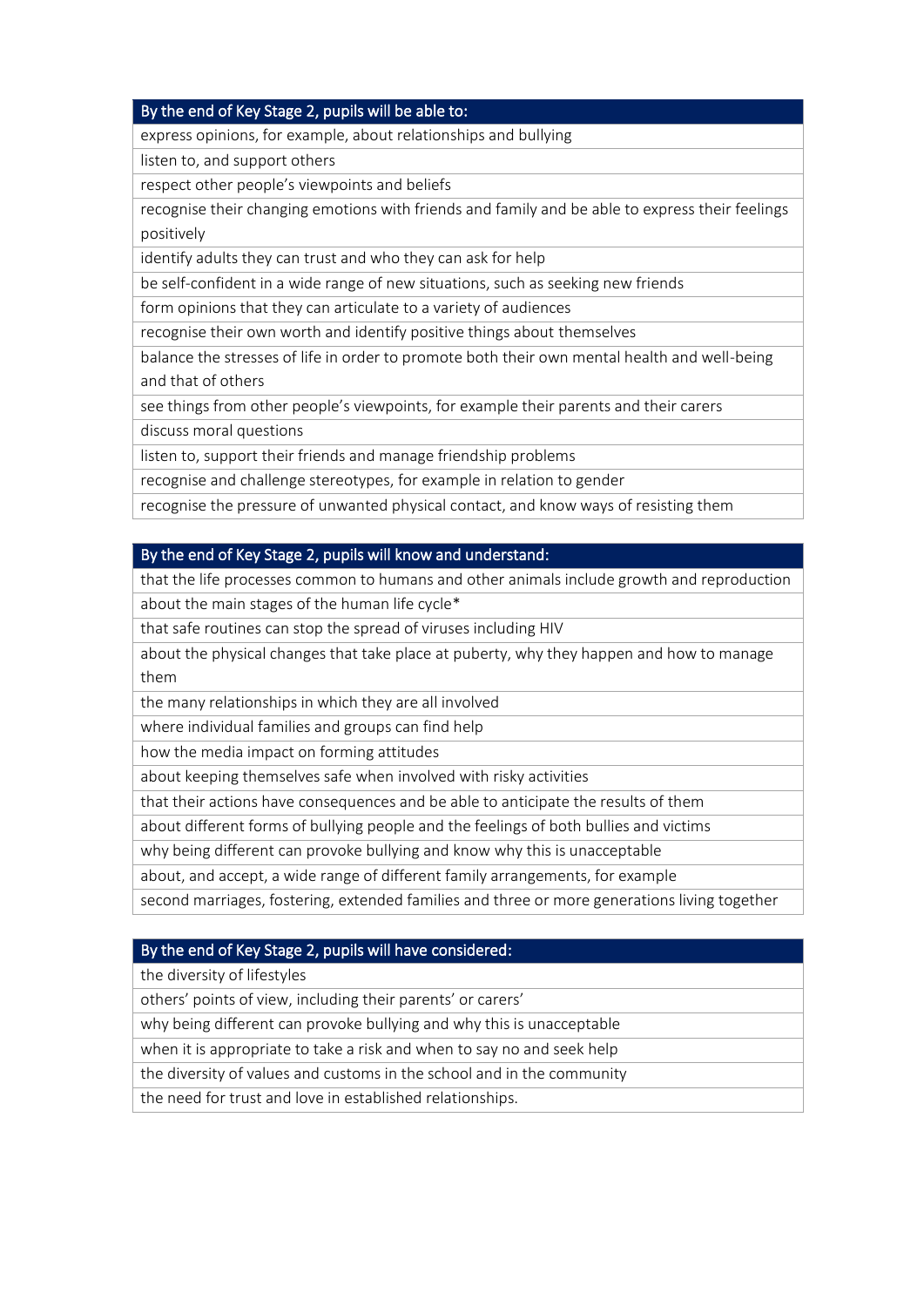By the end of their primary education we ensure that our pupils also know and understand the Relationships topics covered within the following five key areas which are delivered in an age appropriate context taking into account the developmental stage of the pupils being taught:

## Families and people who care for the pupil

- That families are important for children growing up because they can give love, security and stability
- The characteristics of healthy family life: commitment to each other, including in times of difficulty; protection and care for children and other family members; the importance of spending time together and sharing each other's lives
- That others' families, either in school or in the wider world, sometimes look different from their family, but that they should respect those differences and know that other children's families are also characterised by love and care
- That stable, caring relationships, which may be of different types, are at the heart of happy families, and are important for children's security as they grow up
- That marriage (available to both opposite and same sex couples) and civil partnerships represent a formal and legally recognised commitment of two people to each other which is intended to be lifelong
- How to recognise if family relationships are making them feel unhappy or unsafe, and how to seek help or advice from others if needed

### Caring friendships

- How important friendships are in making us feel happy and secure, and how people choose and make friends
- The characteristics of friendships, including mutual respect, truthfulness, trustworthiness, loyalty, kindness, generosity, trust, sharing interests and experiences, and support with problems and difficulties.
- That healthy friendships are positive and welcoming towards others, and do not make others feel lonely or excluded
- That most friendships have ups and downs, and that these can often be worked through so that the friendship is repaired or even strengthened, and that resorting to violence is never right
- How to recognise who to trust and who not to trust, how to judge when a friendship is making them feel unhappy or uncomfortable, managing conflict, how to manage these situations and how to seek help or advice from others, if needed

#### Respectful relationships

- The importance of respecting others, even when they're very different (for example, physically, in character, personality or backgrounds), or make different choices or have different preferences or beliefs
- Practical steps they can take in a range of different contexts to improve or support respectful relationships
- The conventions of courtesy and manners.
- The importance of self-respect and how this links to their own happiness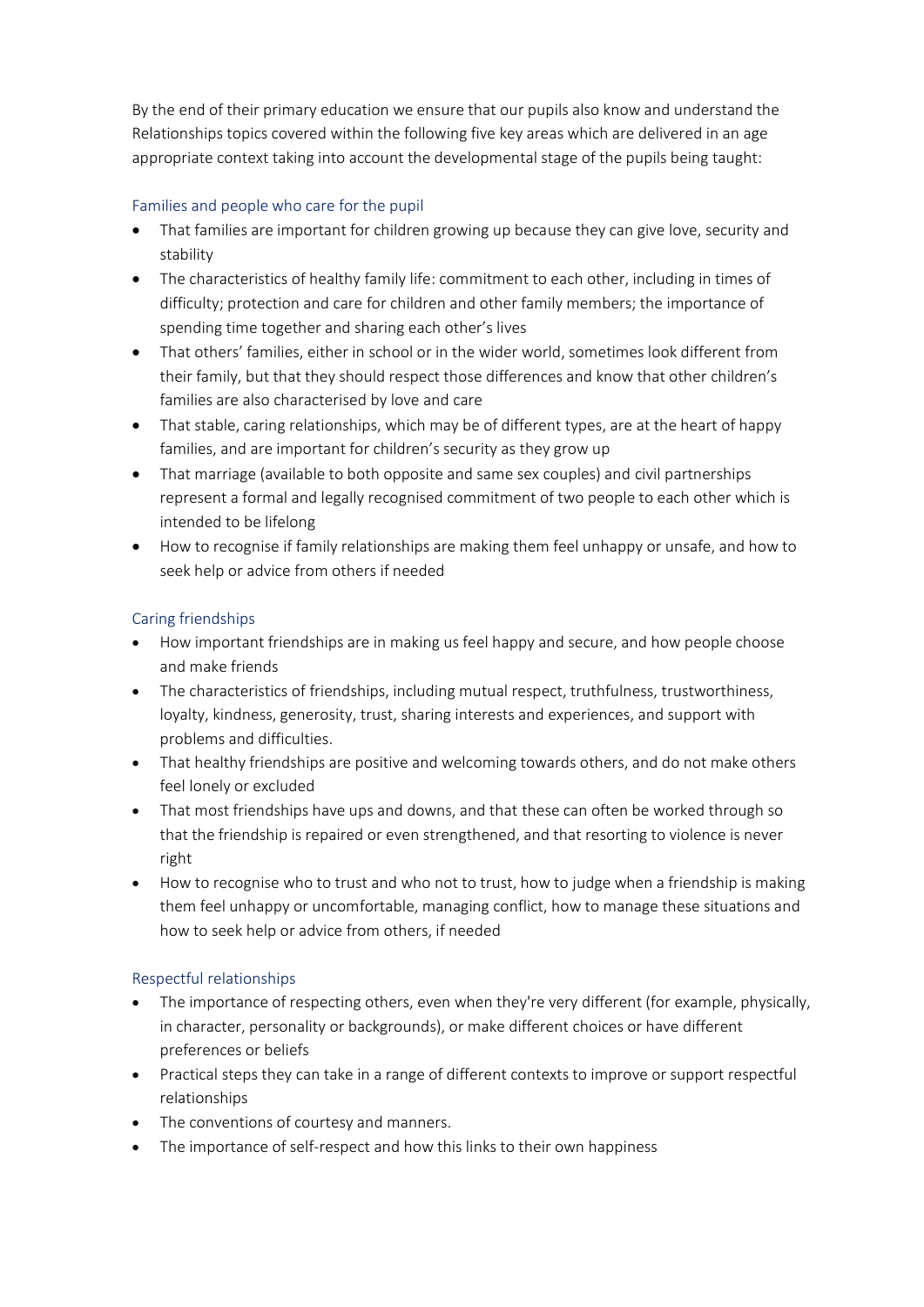- That in school and in wider society they can expect to be treated with respect by others, and that in turn they should show due respect to others, including those in positions of authority
- About different types of bullying (including cyberbullying), the impact of bullying, responsibilities of bystanders (primarily reporting bullying to an adult) and how to get help
- What a stereotype is, and how stereotypes can be unfair, negative or destructive
- The importance of permission-seeking and giving in relationships with friends, peers and adults

#### Online relationships

- That people sometimes behave differently online, including by pretending to be someone they're not
- That the same principles apply to online relationships as to face-to-face relationships, including the importance of respect for others online including when we are anonymous
- The rules and principles for keeping safe online, how to recognise risks, harmful content and contact, and how to report them
- How to critically consider their online friendships and sources of information including awareness of the risks associated with people they have never met
- How information and data is shared and used online

### Being safe

- What sorts of boundaries are appropriate in friendships with peers and others (including in a digital context)
- About the concept of privacy and the implications of it for both children and adults, including that it's not always right to keep secrets if they relate to being safe
- That each person's body belongs to them, and the differences between appropriate and inappropriate or unsafe physical, and other, contact
- How to respond safely and appropriately to adults they may encounter (in all contexts, including online) whom they do not know
- How to recognise and report feelings of being unsafe or feeling bad about any adult
- How to ask for advice or help for themselves or others, and to keep trying until they're heard
- How to report concerns or abuse, and the vocabulary and confidence needed to do so
- Where to get advice (Eg family, school and/or other sources)

The following contacts are available for further information and to advise on the content of this document and on Relationships and Sex Education in general:

Advisor for Relationship & Sex Education SomeSREt LEA. Telephone 01458 860482

Fiona Moir SomeSREt Healthy Schools Co-ordinator SomeSREt LEA [fxmoir@someSREt.gov.co.uk](mailto:fxmoir@someSREt.gov.co.uk) Telephone 01823 357253